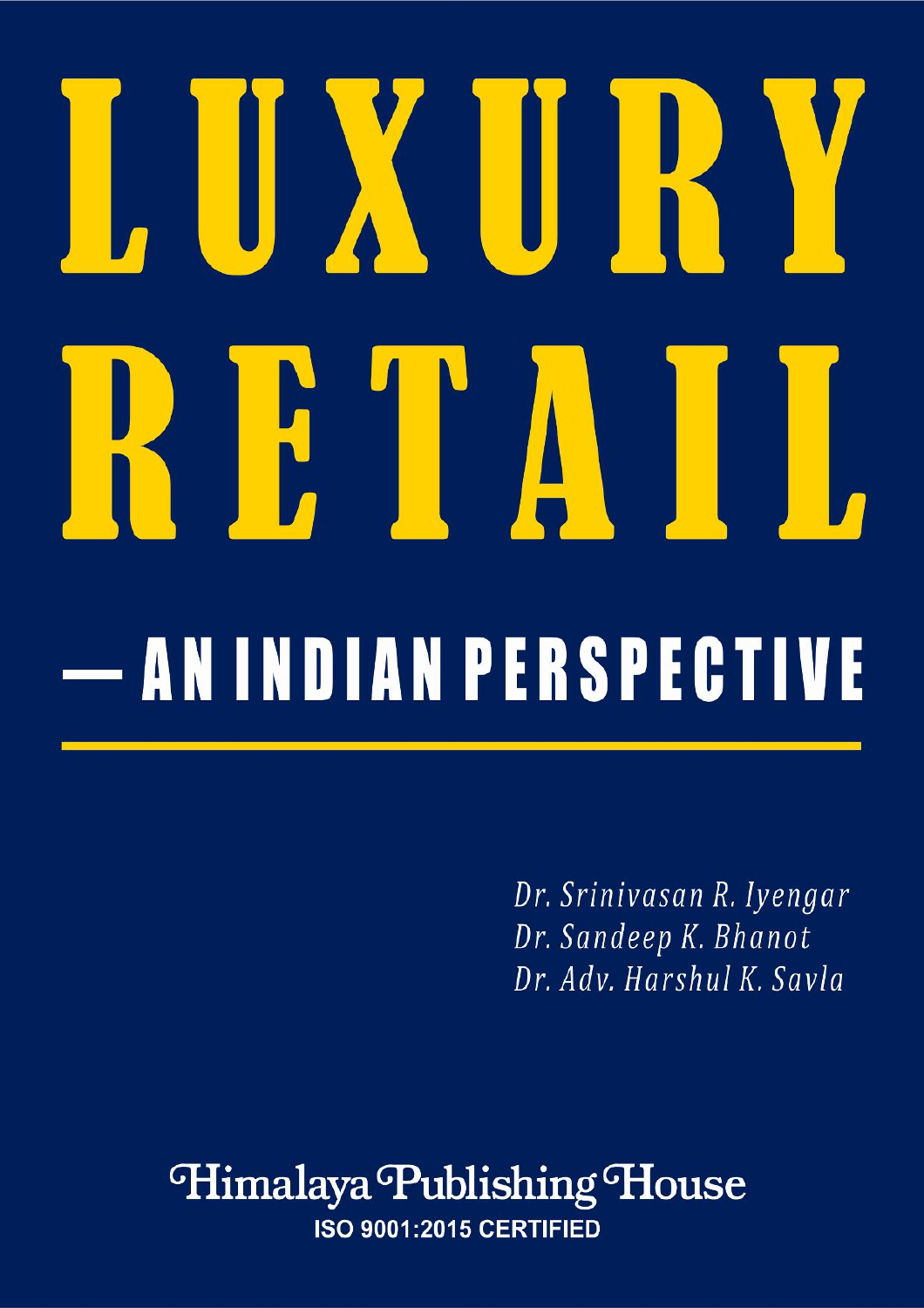# **LUXURY RETAIL – AN INDIAN PERSPECTIVE**

**Dr. Srinivasan R. Iyengar Dr. Sandeep Kamalkishore Bhanot** Professor, Associate Professor, JBIMS, SIES College of Management Studies, University of Mumbai. University of Mumbai.

> **Dr. Adv. Harshul Ketan Savla (MRICS)** Managing Partner – M Realty (Suvidha Lifespaces), Real Estate Developer, Author and Speaker on Realty.

> > .



**ISO 9001:2015 CERTIFIED**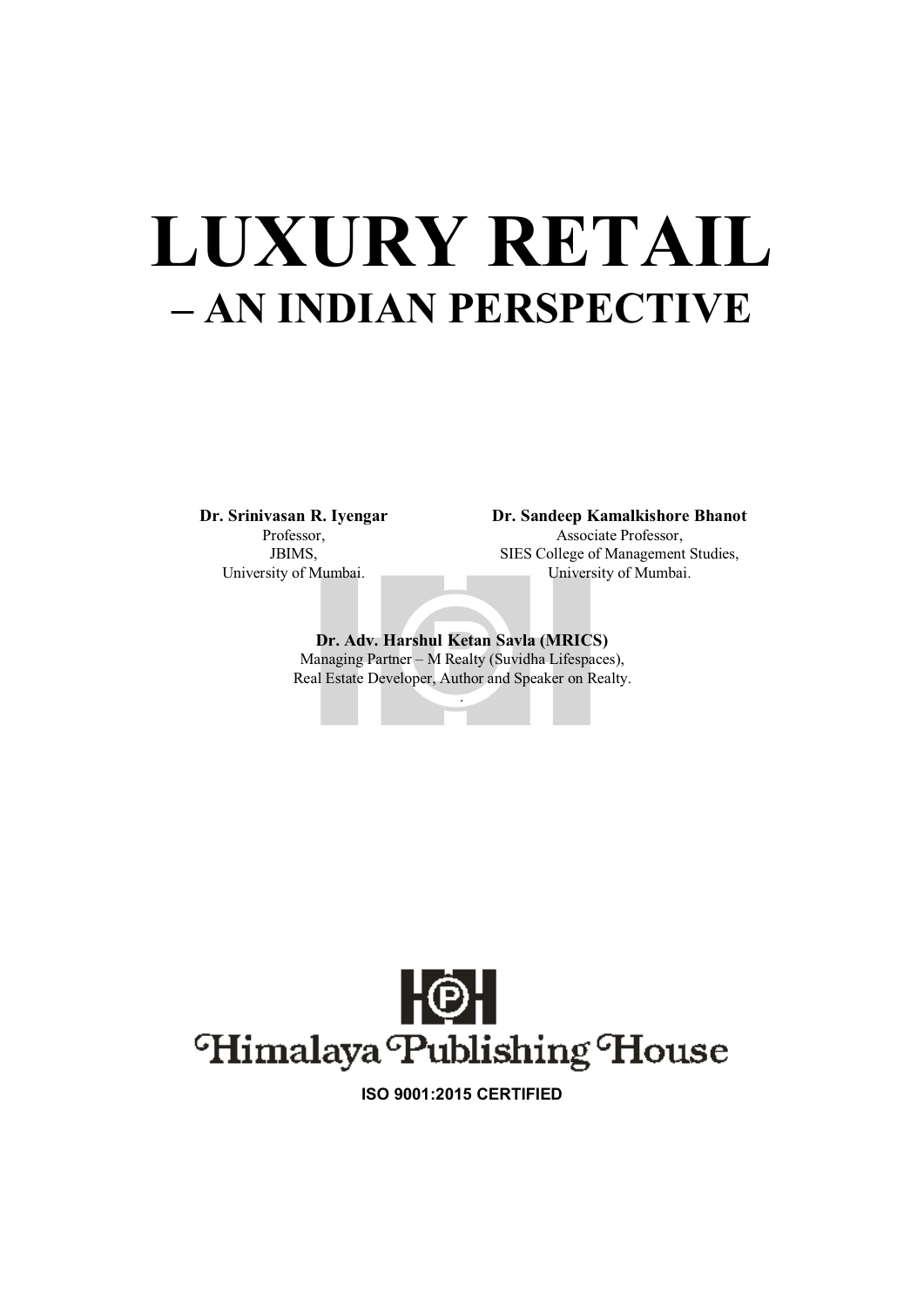© No part of this publication may be reproduced, stored in a retrieval system, or transmitted in any form or by any means, electronic, mechanical, photocopying, recording and/or otherwise without the prior written permission of the authors and the publisher.

# **FIRST EDITION: 2021**

| <b>Published by</b>   | Mrs. Meena Pandey for Himalaya Publishing House Pvt. Ltd.,<br>"Ramdoot", Dr. Bhalerao Marg, Girgaon, Mumbai - 400 004.<br>Phone: 022-23860170, 23863863; Fax: 022-23877178<br>E-mail: himpub@bharatmail.co.in; Website: www.himpub.com |
|-----------------------|----------------------------------------------------------------------------------------------------------------------------------------------------------------------------------------------------------------------------------------|
| <b>Branch Offices</b> | :                                                                                                                                                                                                                                      |
| <b>New Delhi</b>      | "Pooja Apartments", 4-B, Murari Lal Street, Ansari Road, Darya Ganj,<br>$\ddot{\phantom{a}}$<br>New Delhi - 110 002. Phone: 011-23270392, 23278631; Fax: 011-23256286                                                                  |
| <b>Nagpur</b>         | : Kundanlal Chandak Industrial Estate, Ghat Road, Nagpur - 440 018.<br>Phone: 0712-2721215, 2721216                                                                                                                                    |
| Bengaluru             | : Plot No. 91-33, 2nd Main Road, Seshadripuram, Behind Nataraja Theatre,<br>Bengaluru - 560 020. Phone: 080-41138821; Mobile: 09379847017, 09379847005                                                                                 |
| Hyderabad             | : No. 3-4-184, Lingampally, Besides Raghavendra Swamy Matham, Kachiguda,<br>Hyderabad - 500 027. Phone: 040-27560041, 27550139                                                                                                         |
| Chennai               | : New No. 48/2, Old No. 28/2, Ground Floor, Sarangapani Street, T. Nagar,<br>Chennai - 600 017. Mobile: 09380460419                                                                                                                    |
| Pune                  | : "Laksha" Apartment, First Floor, No. 527, Mehunpura,<br>Shaniwarpeth (Near Prabhat Theatre), Pune - 411 030.<br>Phone: 020-24496323, 24496333; Mobile: 09370579333                                                                   |
| Lucknow               | : House No. 731, Shekhupura Colony, Near B.D. Convent School, Aligani,<br>Lucknow - 226 022. Phone: 0522-4012353; Mobile: 09307501549                                                                                                  |
| Ahmedabad             | : 114, "SHAIL", 1st Floor, Opp. Madhu Sudan House, C.G. Road, Navrang Pura,<br>Ahmedabad - 380 009. Phone: 079-26560126; Mobile: 09377088847                                                                                           |
| Ernakulam             | : 39/176 (New No. 60/251), 1st Floor, Karikkamuri Road, Ernakulam,<br>Kochi - 682 011. Phone: 0484-2378012, 2378016; Mobile: 09387122121                                                                                               |
| Cuttack               | : Plot No. 5F-755/4, Sector 9, CDA Market Nagar,<br>Cuttack - 753 014, Odisha. Mobile: 09338746007                                                                                                                                     |
| Kolkata               | 108/4, Beliaghata Main Road, Near ID Hospital, Opp. SBI Bank,<br>$\ddot{\cdot}$<br>Kolkata - 700 010. Phone: 033-32449649; Mobile: 07439040301                                                                                         |
| DTP by                | Sudhakar Shetty (On behalf of HPH Pvt. Ltd.)<br>$\ddot{\cdot}$                                                                                                                                                                         |
| <b>Printed at</b>     | Kohli Printo Fast, Delhi, (On behalf of HPH Pvt. Ltd.)                                                                                                                                                                                 |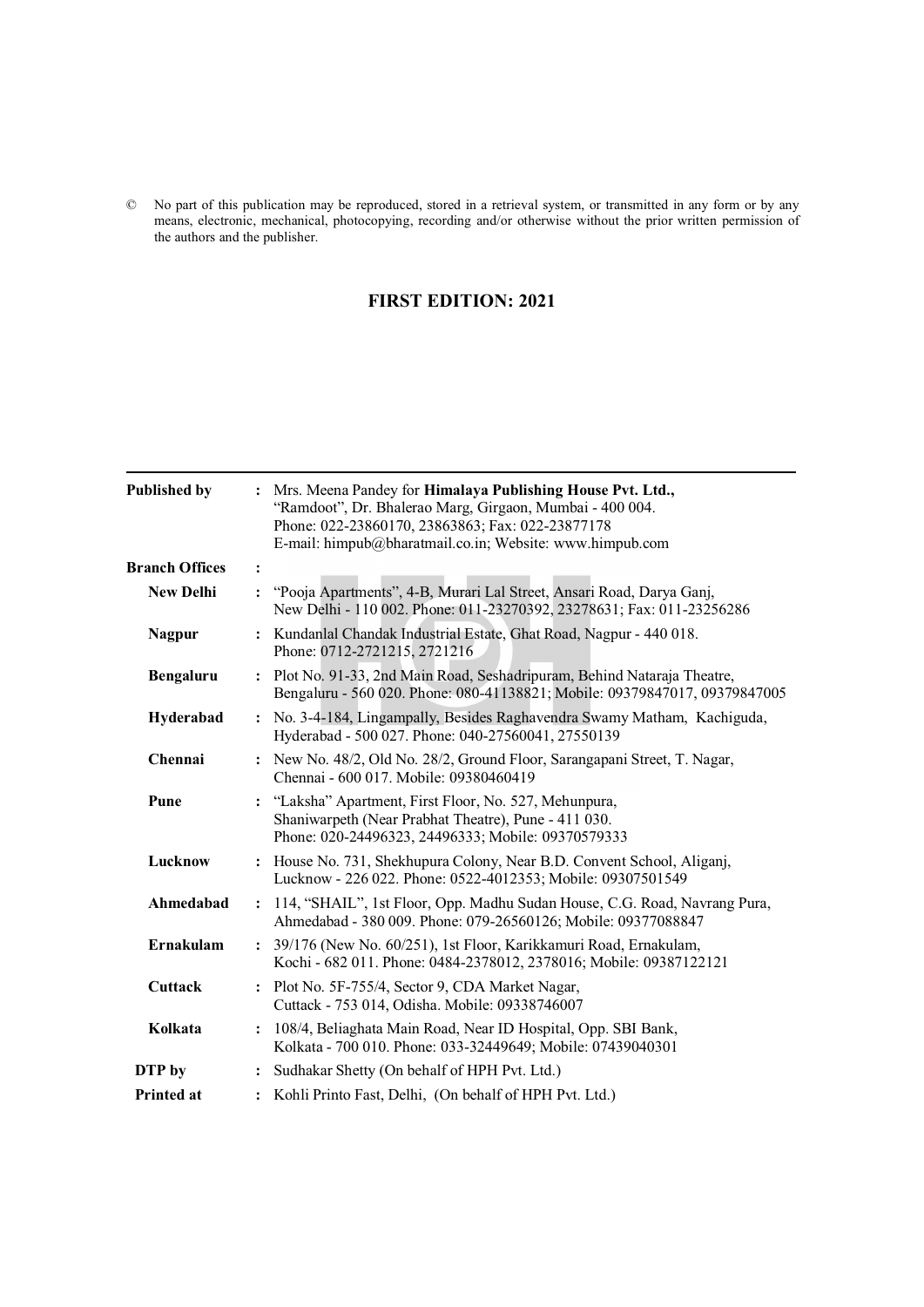# **FOREWORD**

Luxury is a lifestyle and extends to products and services. It is not confined to product brands but also to experiences. The Indian luxury landscape is currently experiencing strong growth drivers that are redefining the consumer profile and how luxury players operate in this domain. Besides fashion, accessories, jewellery, personal care, electronics and home improvement brands, luxury is permeating categories such as fine dining, spa experiences, travel and concierge services which have seen increasing revenues and are expected to grow by 30-35 per cent over the next three years. As the purchasing power of women keeps rising in India, the luxury beauty products market too has been witnessing a fast-paced growth. Additionally, luxury is no longer the privilege of the few who were born into wealth. There is now a larger consumer base, which has the money to splurge but want an authentic value proposition at the same time.

In 2005, the country's first full franchise agreements were signed for Versace Collection and Corneliani. In 2008, India's first luxury mall Emporio opened doors to names like LVMH, Christian Dior, Fendi, Canali, Hugo Boss, Ferragamo, Armani, etc. Bengaluru and Mumbai soon joined in with UB City and Palladium respectively. The availability of quality luxury retail space soon displaced or complemented the 5-star hotel lobbies which hitherto housed luxury brands.

The luxury fashion market began to explode. Luxury brands responded, and innovative promotions and smart marketing fuelled further growth and drove desire and craving amongst the customers. With the 'Make in India' initiative, the government extended support to artisanal craftmanship. The time will not be far when India produces a prominent global luxury fashion brand.

Authors writing style is appropriate for a wide range of readers. Concepts used and discussed are clearly well researched and explained in this book. The chapters are based on theories and concepts, and provide frequent examples to clarify and highlight key issues. The organization of content is concise, and examples and data referred to are current. This book is an ideal reference for academicians, industry practitioners and people interested in the area of managing and understanding luxury brands.

> **BIJOU KURIEN Chairman, Retailers Association of India (RAI)**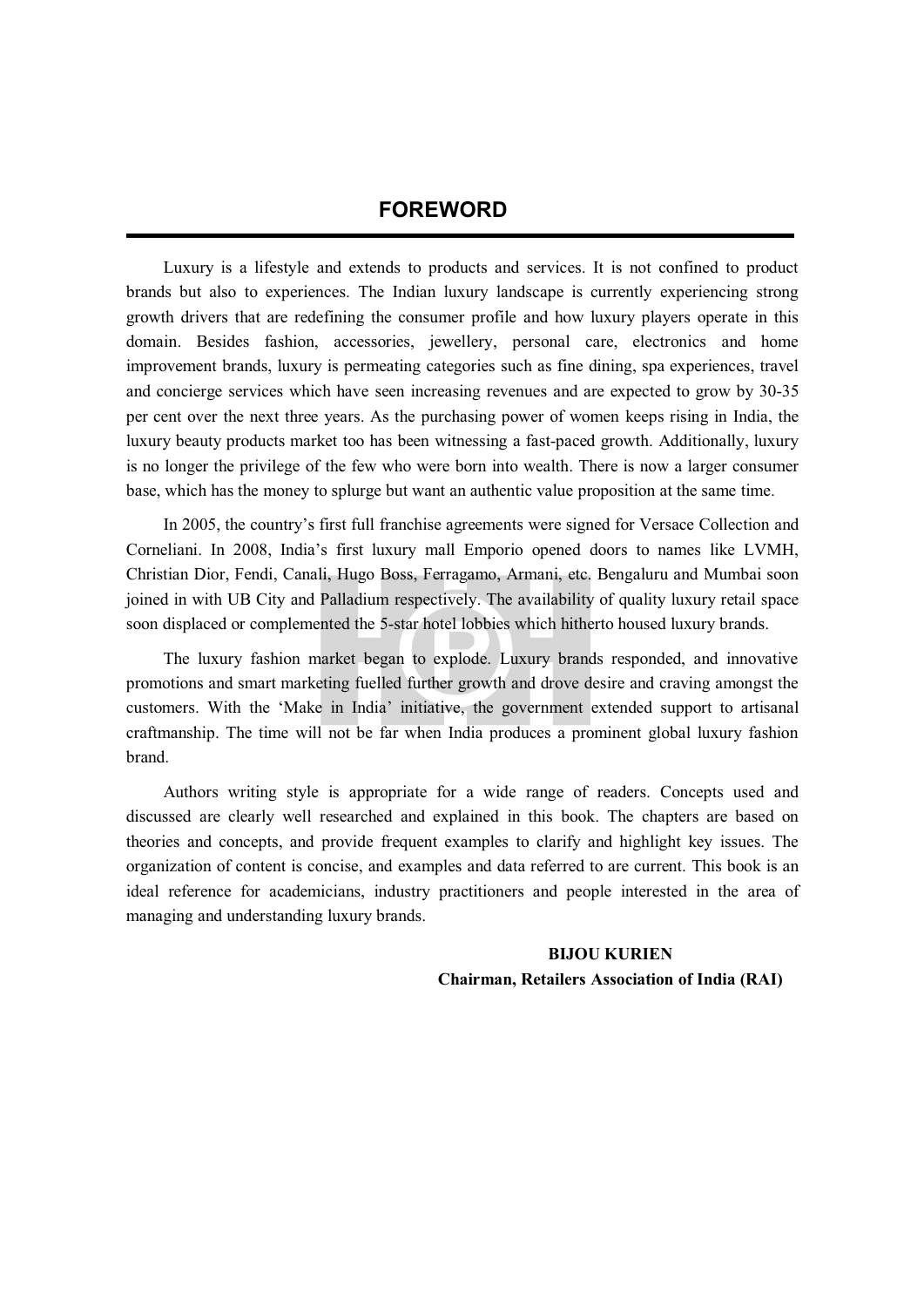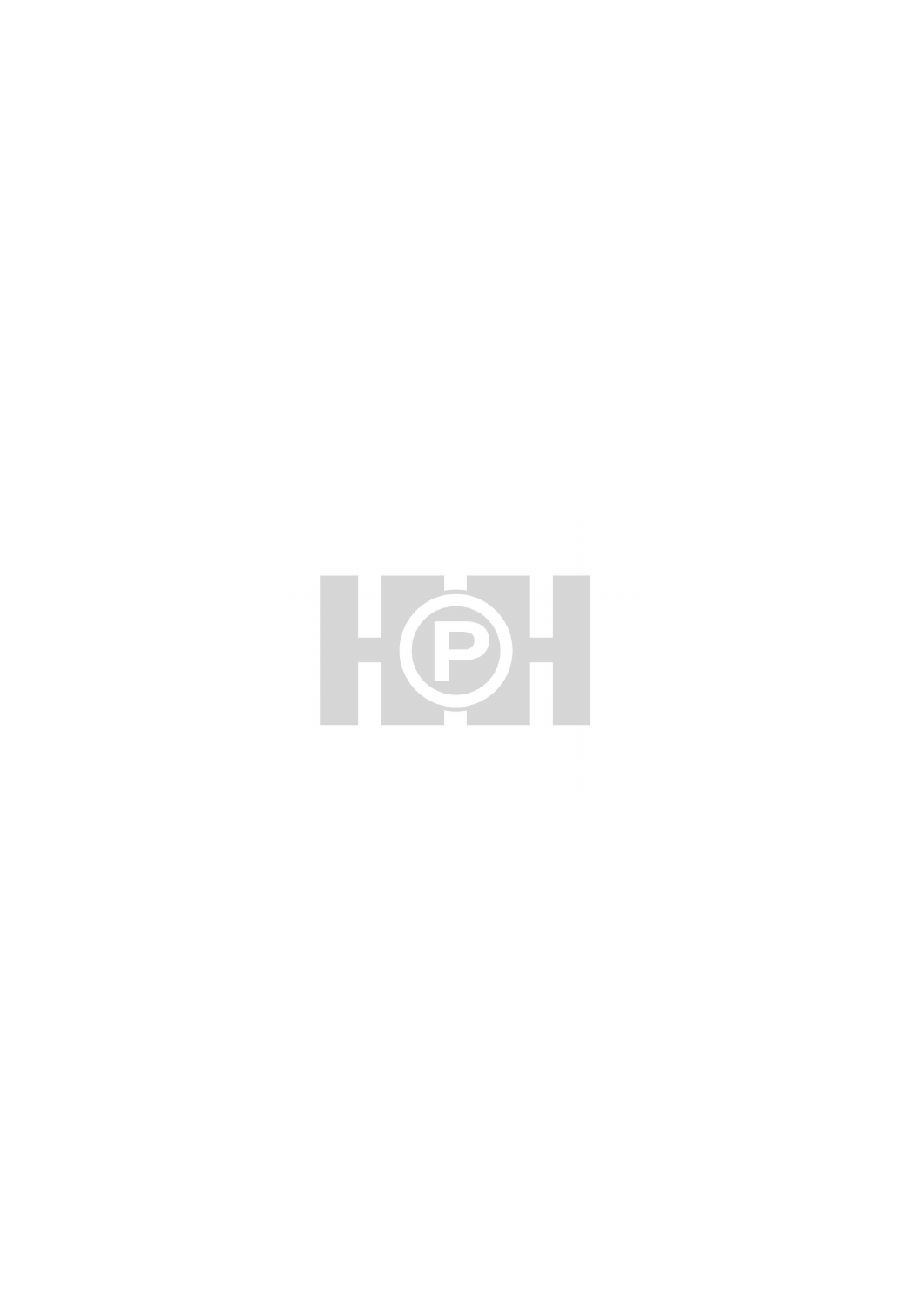## **PREFACE**

This book discusses about what is luxury, what are luxury brands and how luxury retail has assumed so much significance in the world and the Indian luxury market. The Luxury Market in India: Maharajas to Masses is expected to be worth \$7,956 million in 2020 and is projected to grow annually by 10.6% CAGR between 2020-2023. The concept of luxury has been changing dramatically across time and culture. These days, people have become richer, and luxury is a blurred genre that is no longer the preserve of the elite. More and more consumers have increased their financial status as the old values of tradition and nobility have become less important. People have a higher disposable income than earlier generations, resulting in a tendency towards fulfilling personal needs and aspirations through experience. Therefore, it could be said that luxury is more about the experience than about financial value.

This book will be useful to companies in the luxury brand sector and also to those companies who plan to enter the Indian luxury market in the coming future. It will help them to understand the factors which motivate an Indian customer to purchase a luxury brand and enable the managers to devise appropriate marketing strategies to target these customers. It will also be useful to management students to understand how the principles of marketing can be applied to a luxury brands.

You are welcome to email us your thoughts and suggestions while you are reading this book or afterwards.

> **Dr. Srinivasan R. Iyengar Dr. Sandeep Bhanot Dr. Adv. Harshul Savla**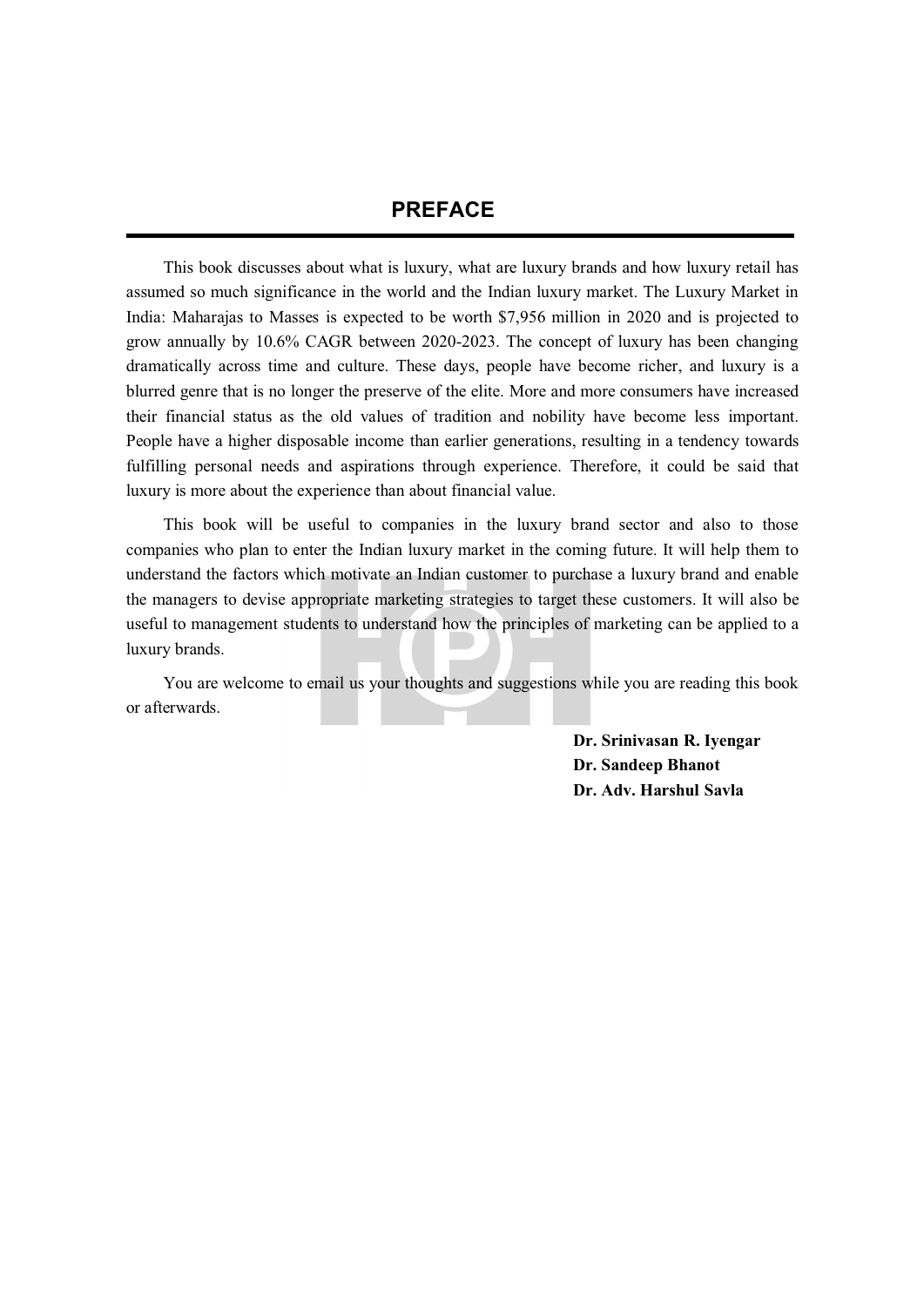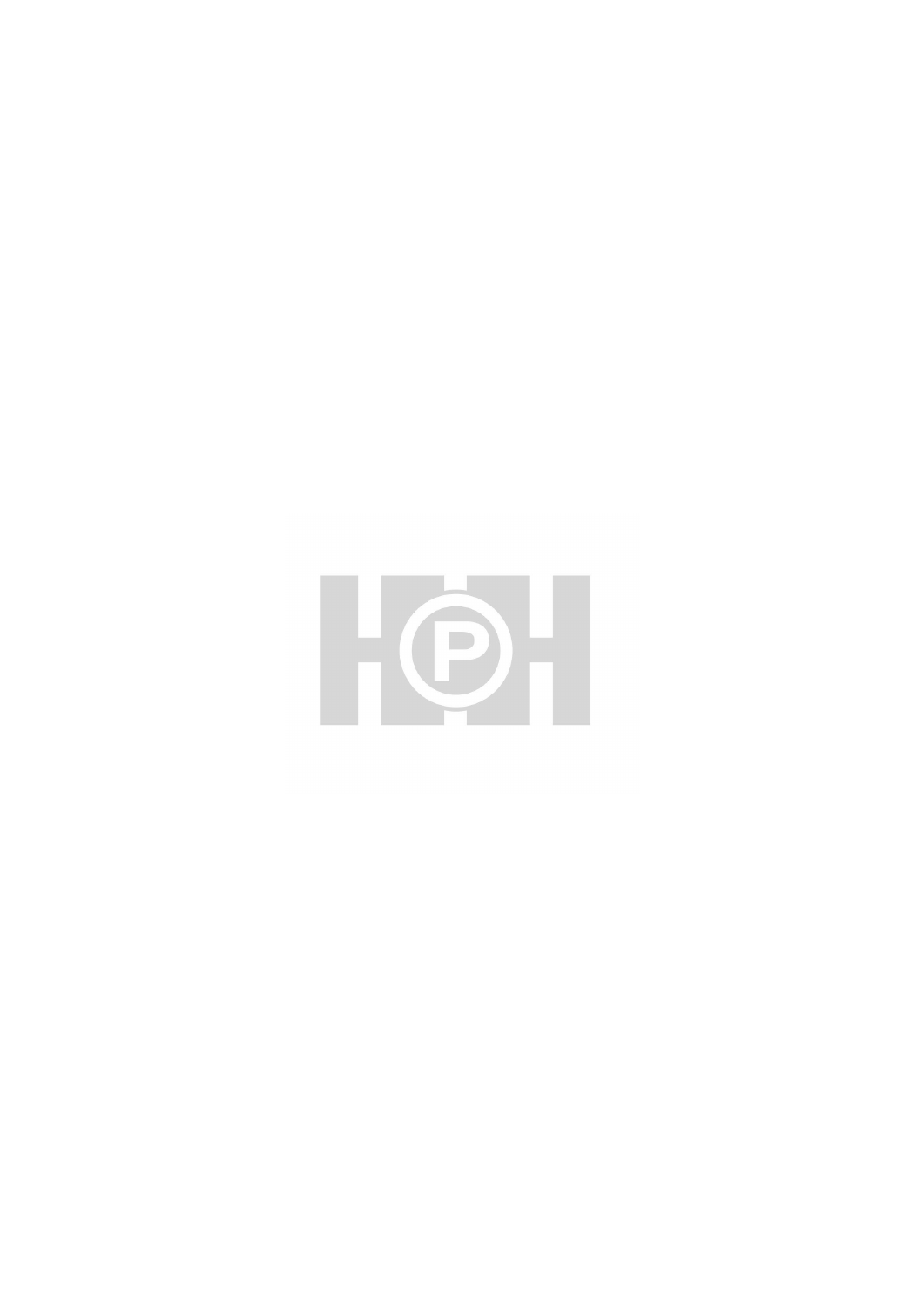# **ACKNOWLEDGEMENTS**

We express our great indebtedness to Shri Kanchi Mahaswamigal for his blessings and support.

This book marks an important milestone in our intellectual journey. This book is based on research conducted on Indian Luxury Retail between 2012-2020. We are grateful to a number of friends and colleagues in encouraging us to start the research work, preserve with it and finally publishing as book.

We would like to thank Dr. Kavita Laghate, Director, JBIMS and Dr. Bigyan Verma, Director, SIESCOMS for their valuable advice and inspiration to write this book. Their support is truly appreciated.

We would like to thank our publisher Shri S.K. Srivastav (Marketing Head) and Ms. Lalita (HPH). Without their constant interaction, motivation and assistance, this publication would not have been possible to be ready on schedule.

We would like to acknowledge with gratitude, the support and love of our family members and their constant support is our source of inspiration.

Finally, we would like to thank our students who always keep us eager to learn new things.

**Dr. Srinivasan R. Iyengar Dr. Sandeep Bhanot Dr. Adv. Harshul Savla**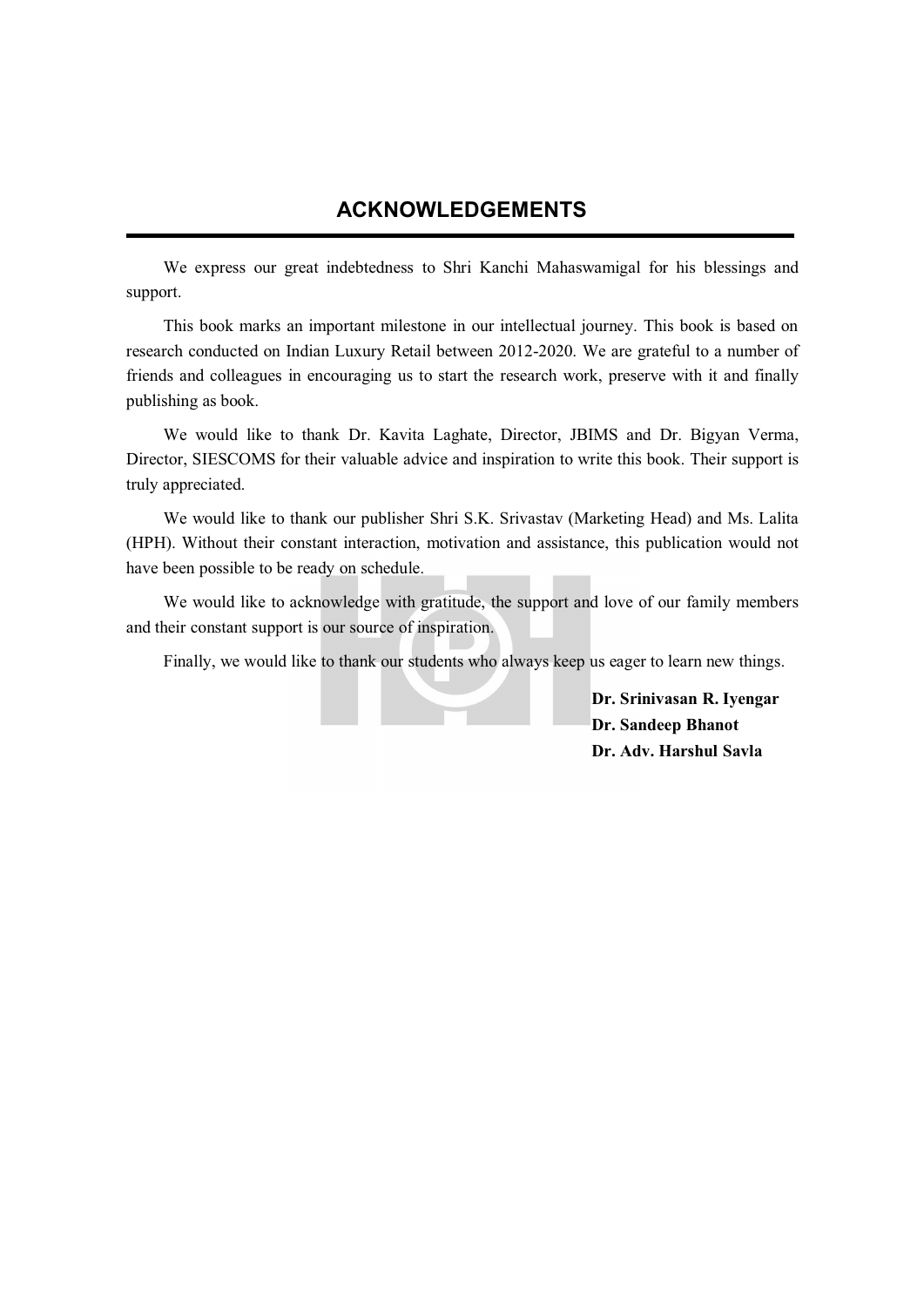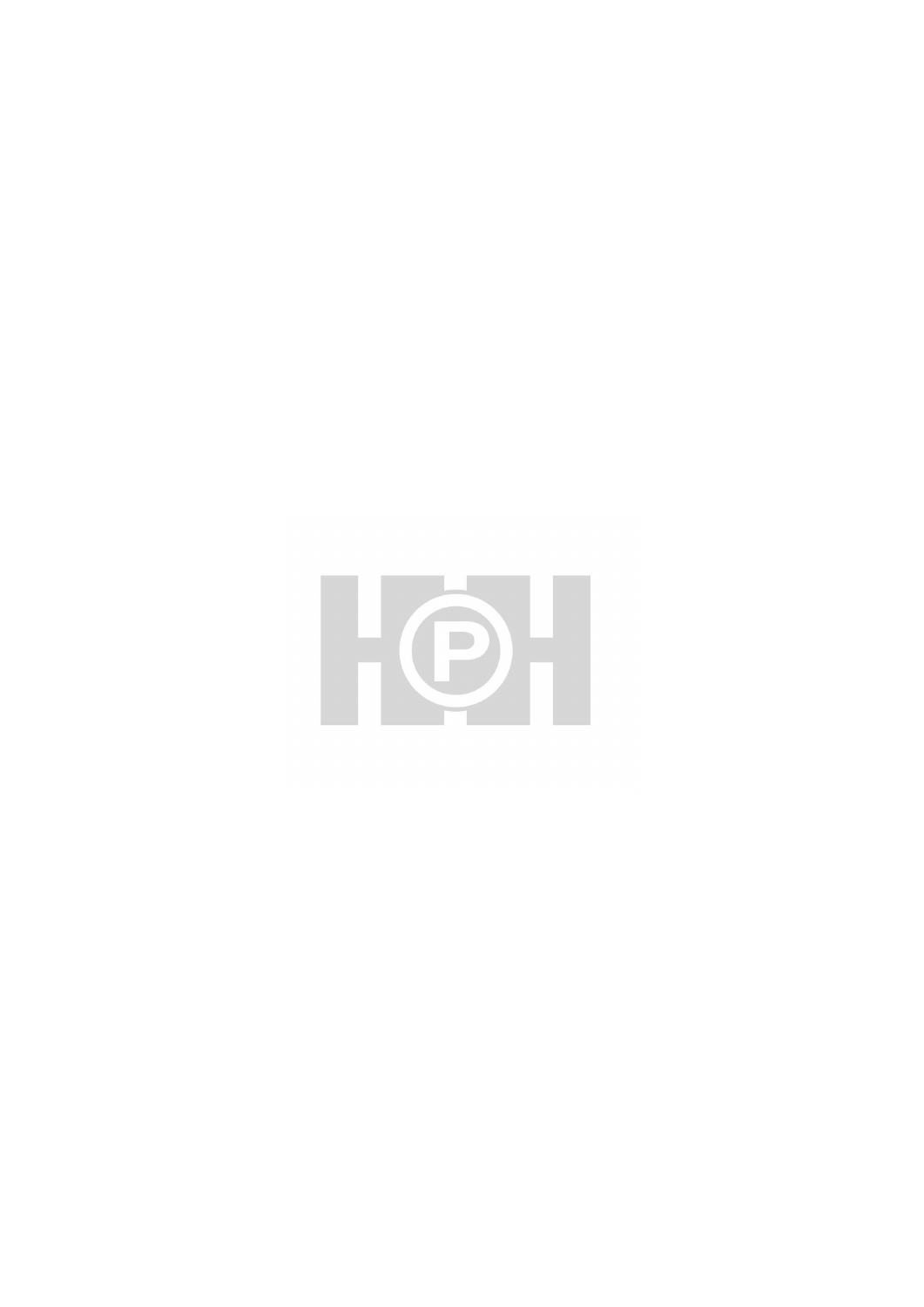# **CONTENTS**

| Chapter 1:        | Introduction to Luxury Retail                             | $1 - 9$     |
|-------------------|-----------------------------------------------------------|-------------|
| Chapter 2:        | History and Evolution of Luxury in India                  | $10 - 28$   |
| Chapter 3:        | <b>Indian Luxury Market</b>                               | $29 - 67$   |
| Chapter 4:        | Strategies Used by Luxury Brands in India                 | $68 - 73$   |
| Chapter 5:        | Trends in Luxury Market                                   | $74 - 83$   |
| Chapter 6:        | Indian Retail Industry                                    | $84 - 91$   |
| Chapter 7:        | Challenges and Opportunities for the Indian Luxury Market | $92 - 103$  |
| Chapter 8:        | Motivation for Luxury Purchase                            | $104 - 107$ |
| Chapter 9:        | Consumer Behaviour towards Luxury Brands                  | $108 - 117$ |
| Chapter 10:       | HNIs and Closet Consumers                                 | $118 - 124$ |
| Chapter 11:       | Categories of HNI Consumers                               | $125 - 130$ |
| Chapter 12:       | Orientation of Consumers towards Luxury Brands            | $131 - 135$ |
| Chapter 13:       | Categories of Luxury Goods and Different Values in Luxury |             |
|                   | Consumption                                               | $136 - 147$ |
| Chapter 14:       | Sales of Luxury Brands in Recession                       | $148 - 161$ |
| Chapter 15:       | <b>Emerging Markets for Luxury Brands</b>                 | $162 - 169$ |
| Chapter 16:       | <b>Global Luxury Market</b>                               | $170 - 184$ |
| <b>References</b> |                                                           | $185 - 190$ |
|                   |                                                           |             |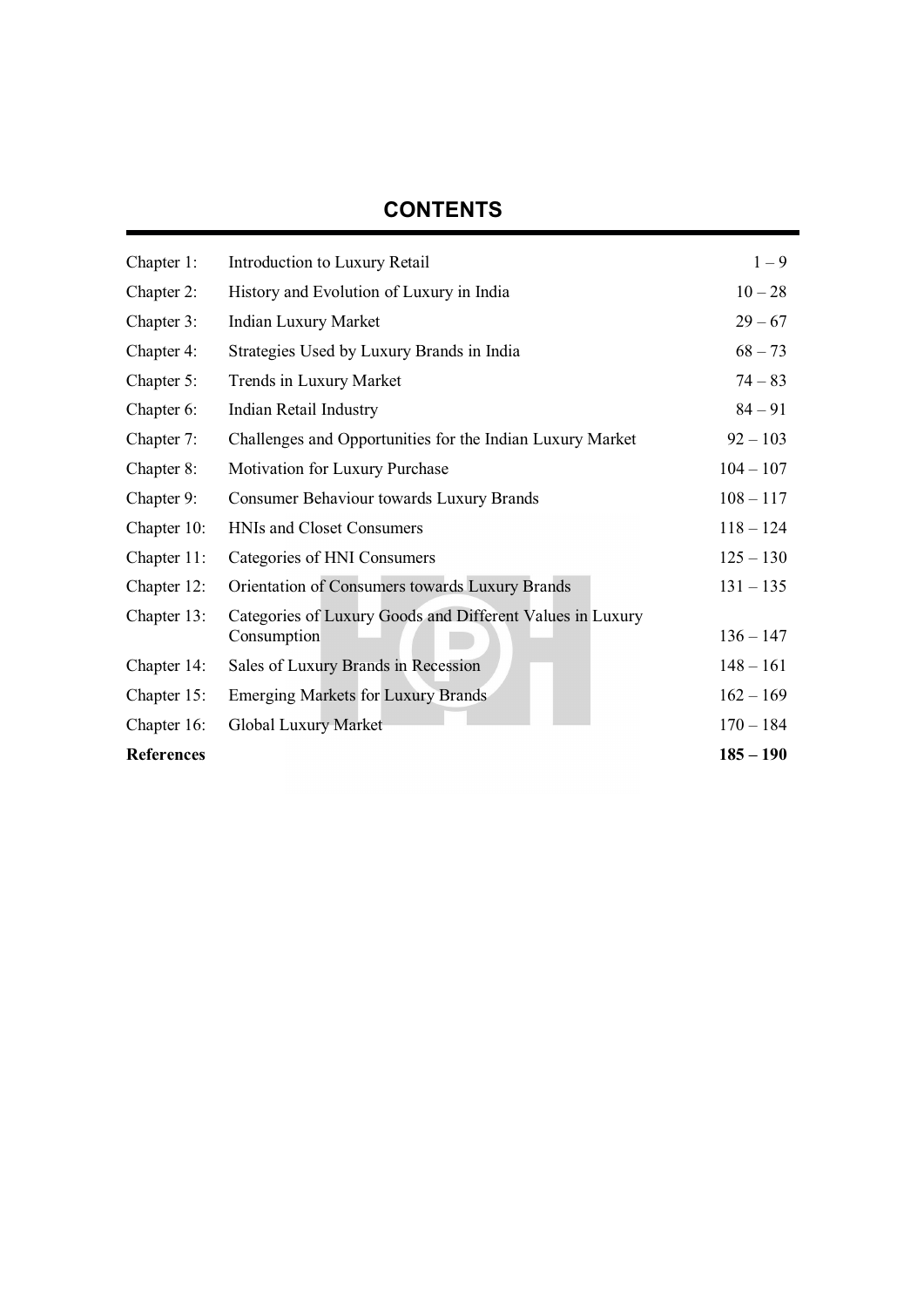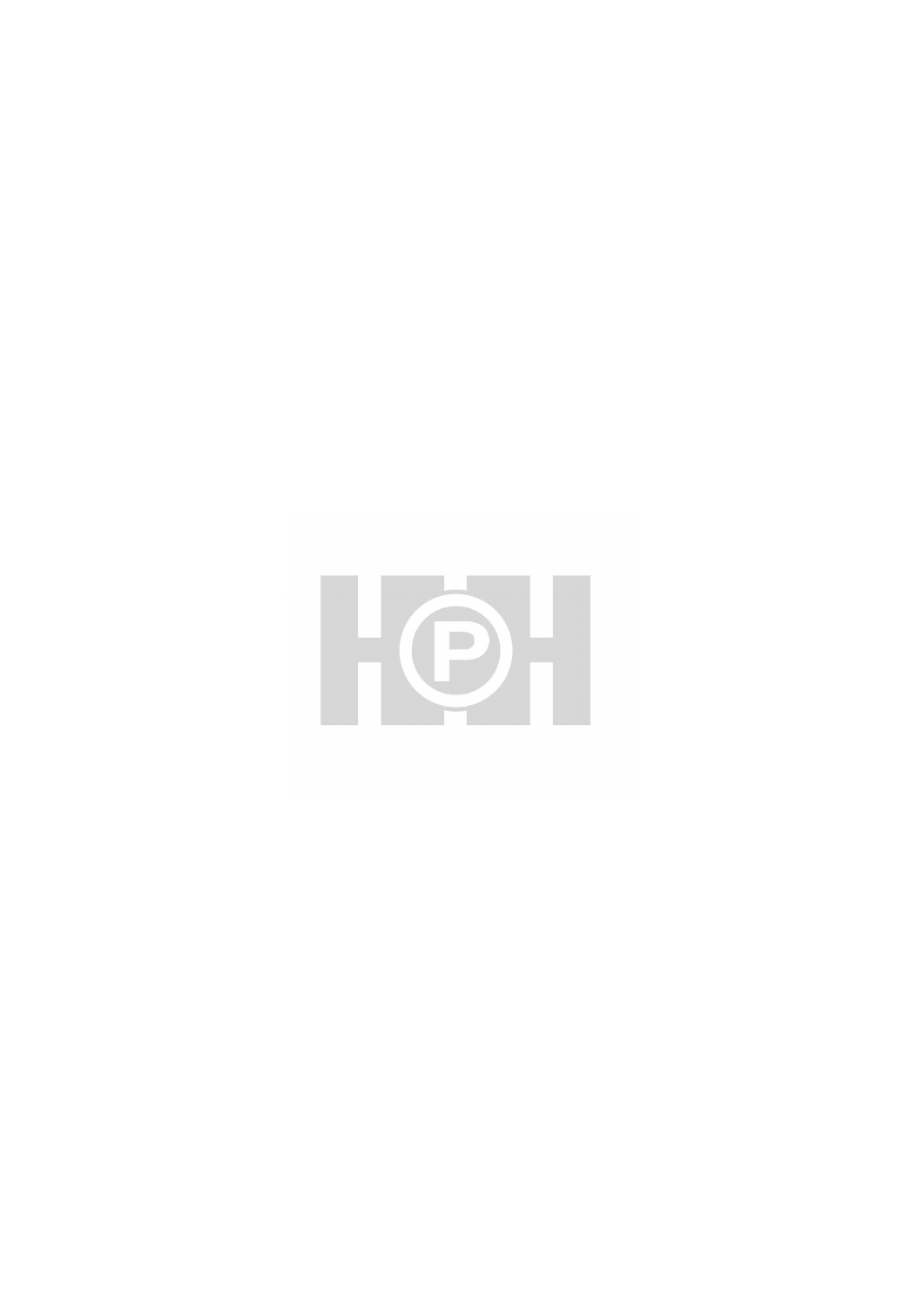

# **1 INTRODUCTION TO LUXURY RETAIL**

Luxury is no longer restricted today to only the rich and the selected few but is now being used for mass marketing. The concept of luxury has been changing dramatically across time and culture. Earlier, luxury was connected with things like wines, champagne, designer clothes, and sports cars. These days, people have become richer, and luxury is a blurred genre that is no longer the preserve of the elite. More and more consumers have increased their financial status as the old values of tradition and nobility have become less important. People have a higher disposable income than earlier generations, resulting in a tendency towards fulfilling personal needs and aspirations through experience. Therefore, it could be said that luxury is more about the experience than about financial value. This is not to say that luxury is about status, but luxury is more than financial value. Indeed, they run hand in hand. The need for personal gratification and aspirations has led to a greater emphasis on making life better and easy. It means that consumers want to improve their life. Luxury is not just restricted to trophies and status symbols but also covers things giving aesthetic experience and indulgence. This is also due to the increasing purchasing power of women in society, which is a good sign for luxury markets such as wellbeing, clothes, and tourism. Simultaneously, the old-world luxury of consumption and elitism still prevails, especially in China's emerging economy. More recently, the Global Financial Crisis due to the advent of COVID-19 has meant consumers have had to re-examine their priorities, and as a consequence, attitudes and behaviours towards luxury have changed.

In the management field, it is accepted to distinguish luxury products from necessary and ordinary products within their category by their basic characteristics. These include things like financial value, quality, aesthetics, exclusivity, and status. All of these characteristics are relative terms. A luxury product is characterized by a relatively high rating on each of these dimensions compared to other products of its category. Luxury products are closely related to defining luxury brands because they are different from non-luxury brands by product-related associations. Therefore, the basic characteristics of luxury products correspond largely with those of luxury brands and lead to the following definition: Luxury brands are regarded as images in the minds of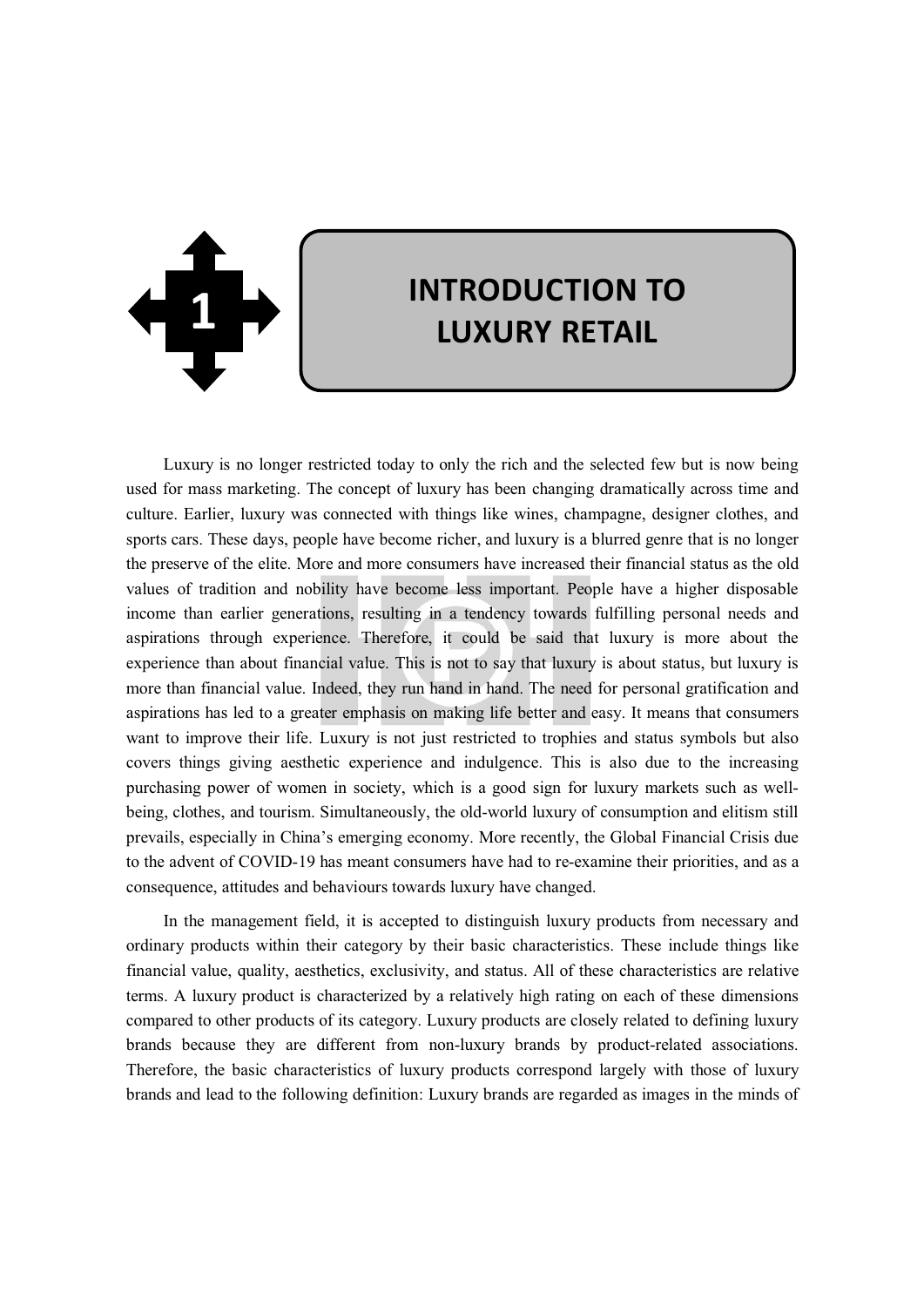consumers that consist of attributes like a high level of price, quality, aesthetics, and exclusivity. Just as Dior is different from Chanel, every luxury brand needs to be different from peer brands. This is achieved by making changes symbolically.

Luxury brands are those whose ratio of functional utility to price is low, while the ratio of intangible and situational utility to price is high.

A luxury brand is not merely a premium-priced product, an ephemeral status symbol, or a smart investment. Traditional luxury brands share the following characteristics with their historical antecedents:

- (i) Consistent delivery of premium quality across all products in the line, from the most to the least expensive.
- (ii) A heritage of craftsmanship, often stemming from the original designer (Tiffany's, for example, is more than 160 years old).
- (iii) A recognizable style or design (the savvy consumer does not need to look at the label to know the brand).
- (iv) A limited production run of any item to ensure exclusivity and possibly to generate a customer waiting list.
- (v) A marketing programme that supports limited distribution and pricing, a market status that adds product excellence to emotional appeal.
- (vi) A global reputation (the brand's world-class excellence is universally recognized).
- (vii) Association with a country of origin that has an especially strong reputation as a source of excellence in the relevant product category.
- (viii) An element of uniqueness to each product (the imperfections in each hand-blown Waterford crystal vase ironically assures exclusivity).
	- (ix) Ability to time design shifts when the category is fashion-intensive.
	- (x) The personality and values of its creator.

Luxury brands hold a higher share of the market in product categories where the brand used conveys social status and image. In many such categories – from apparel to pens – consumers may own items for day-to-day use around the home and luxury brand equivalents for use outside the home.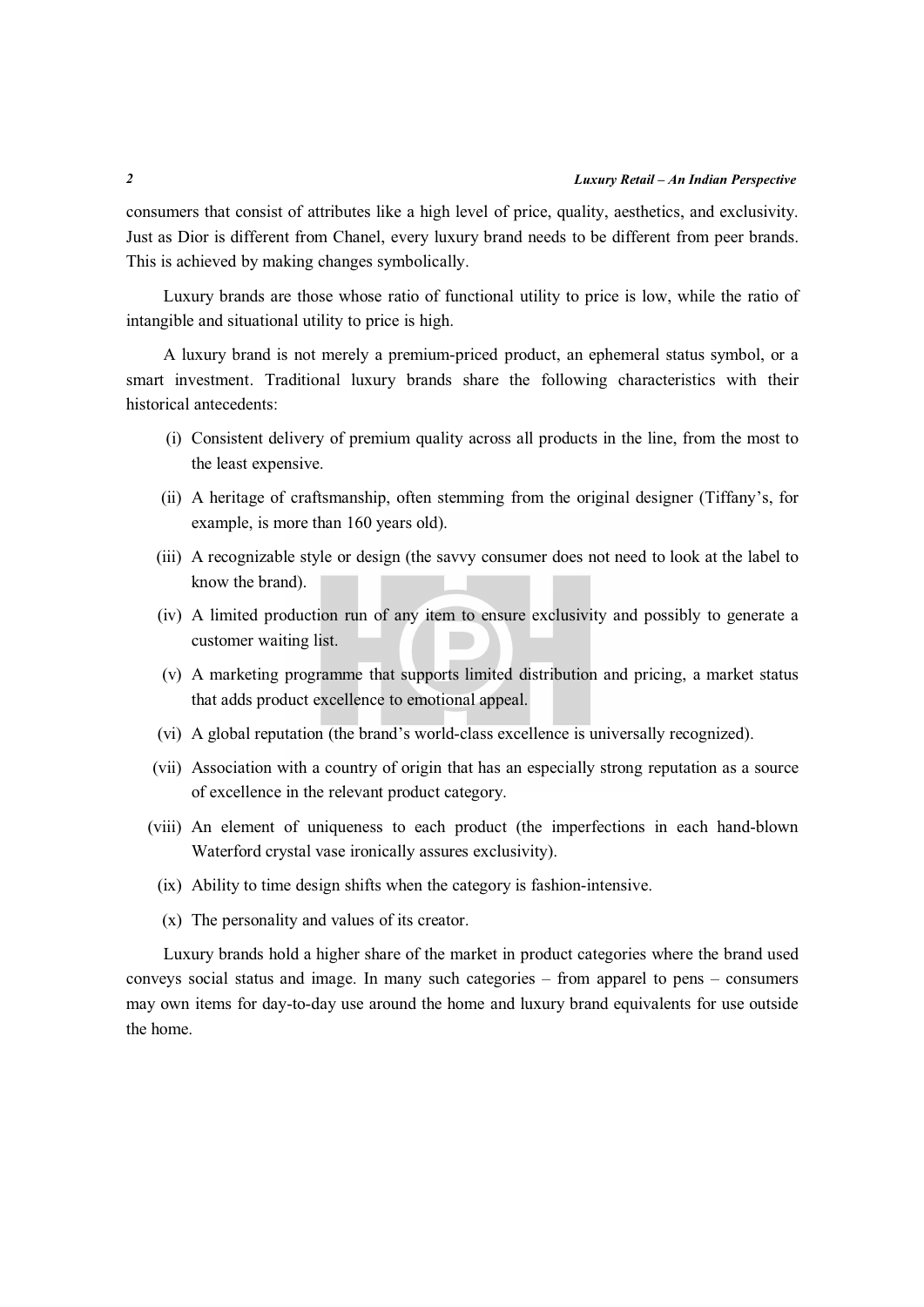Within the expanding luxury brand marketplace, we can identify three types:

- (i) Limited awareness brands, often by family businesses and focused on the delivery of a new product line to an exclusive niche market (often hand-crafted and available through only one or two stores).
- (ii) Well-known brands (such as Rolls Royce cars) are inaccessible to a broad market due to premium price and the fact that they cannot be sampled.
- (iii) Well-known brands in categories that permit affordable accessory items (of the requisite quality) to be available to a broader audience.

Luxury is a relative concept but is usually defined by being related to something overpriced to its real value, making people feel better because they think a more comfortable thing will have a higher price.

As luxury can be defined in various ways, it means different things to different consumers. What is luxury to one consumer is not to the other. As an example, luxury can be found in the form of a chocolate bar for a poor worker in a third-world country, but a billionaire buying a luxury car like a Rolls Royce does not necessarily classify it as a luxury.

Luxury is supposed to be immune to market fluctuations – because its value is by definition timeless and transcendent – it is subject to an unstoppable economic bottom line where it is always supposed to do well. When luxury products are sold in the market, it offers "more for more", in which consumers are charged a higher price for the product to cover the companies' higher costs. The price difference of the product often exceeds the gain in quality of the product.

The concept of luxury has been present in various forms since the beginning of human civilization. Even in ancient western and eastern empires, it was as important as it is in the present age. Since there were vast differences between social classes in earlier societies, the consumption of luxury was restricted to the rich and the upper-class people. It also meant the definition of luxury was clearly stated. If the poor cannot buy something and only the rich can have it, then it is identified as a luxury. With increasing 'democratization', several new product categories were created within the luxury market, aptly called accessible luxury. This type of luxury was specifically aimed at the middle class or the aspiring class. Since luxury was now reaching the masses, defining luxury has become more difficult (Shukla, 2010). Luxury can be defined as a specific *(i.e., higher-priced)* tier of an offer in almost any product or service in contemporary marketing usage.

Luxury can be defined using the price-quality dimension, and it can be said that products with a high price in any category constitute luxury. We can also emphasize the unique aspect of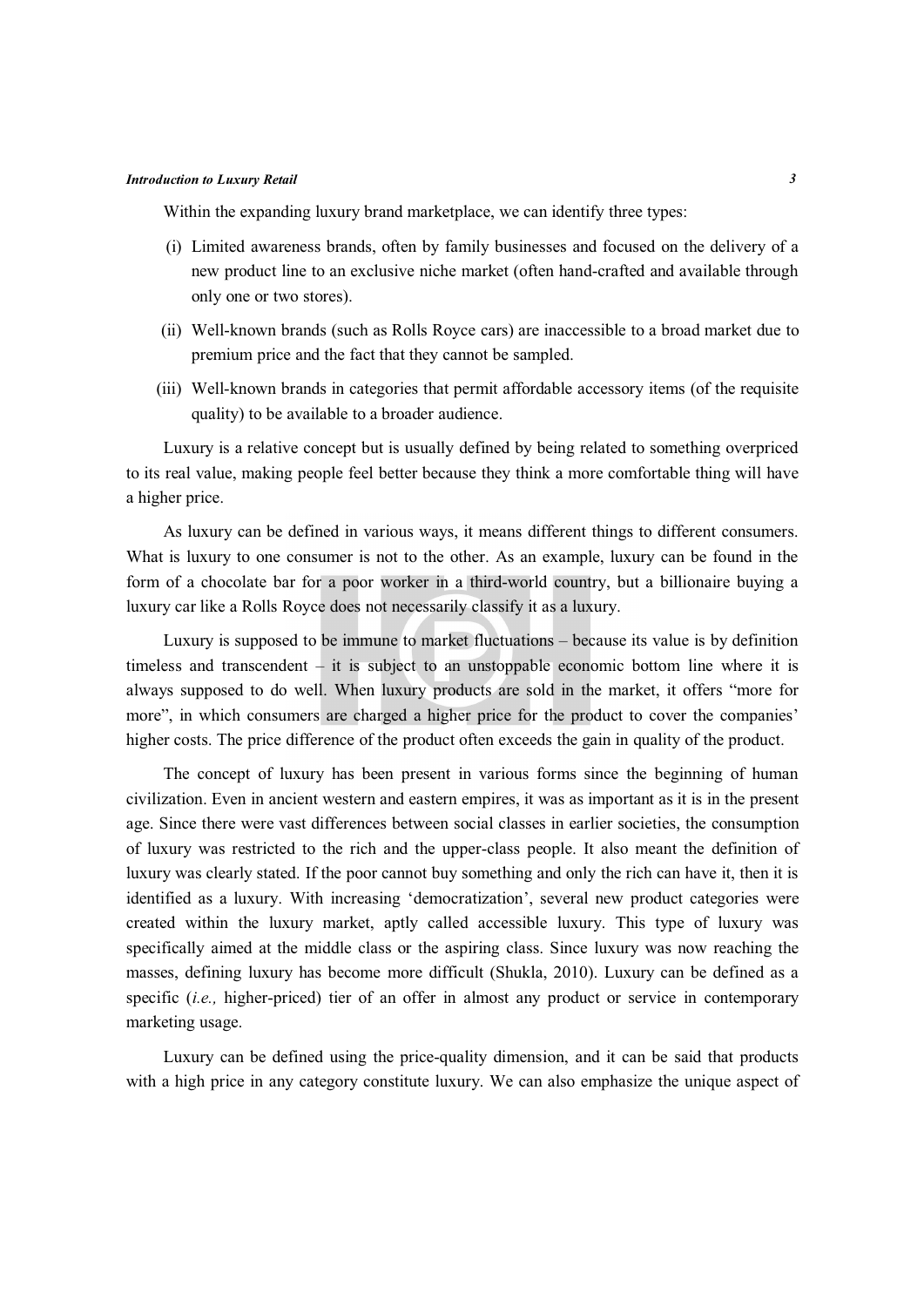luxury. Prof. Jean-Noel Kapferer takes an experiential approach and defines luxury as items that provide extra pleasure by flattering all senses at once. We can emphasize exclusivity as an important luxury attribute and say that luxury evokes a sense of belonging to a certain elite group. Several manufactured products attain the status of "luxury goods" due to their aesthetics, design, good quality, high reliability, and durability, or better performance than any other products available. Hence, every category of goods available in the market today has a category of similar products that are better in quality, appearance, durability, and other features. Hence, these luxury goods improve on the basic functions that a given category is supposed to perform. Some goods are considered a luxury by the people simply because they enhance the status of people who have the buying power to acquire such goods. These items may not be better in terms of quality and performance than other products but are purchased to show the people's wealth or richness. These goods are used to express a phenomenon called conspicuous consumption and commonly include luxury vehicles, watches, jewellery, designer clothing, yachts, as well as large residences and urban mansions.

When we talk specifically about India, luxury can easily be defined as something people want to showcase to enhance their status. India is a class-conscious society, and people love to flaunt their big cars, branded clothes, shoes, bags, etc. Luxury can also be defined as services. The hiring of full-time or live-in domestic servants is a luxury reflecting disparities of income. Several manufactured products attain the status of "luxury goods" due to their design, quality, durability, or performance that are remarkably superior to the comparable substitutes. As society becomes wealthier, the definition of luxury changes making luxury more accessible to the masses but creating difficulty for luxury products to defend that exclusivity. Over the last decade, the concept of luxury has transformed itself from materialism to time and aspiration, making luxury more reachable and democratized. Smaller, affordable luxuries and premium products strengthen their appeal as consumers continue to satisfy their need for regular treats and indulgences in their lives. At the same time, luxury products have set out to protect their exclusivity through premium pricing and authenticity.

Luxury goods can be defined as those goods which are unique, exclusive and which are rarer and more conspicuous than necessity products. Luxury goods are mainly branded goods purchased to satisfy psychological needs such as self-esteem; functional needs play only a secondary role in purchase decisions. The nature of luxury brands can be characterized as conspicuous, exclusive, social, emotional, and of high quality. Luxury brands can be described as high-priced brands that consumers purchase to give them symbolic happiness and pleasure, which are psychological values not mainly for their economic and functional value. Different consumers will have different opinions and different perceptions of luxury brands. Hence, we can say that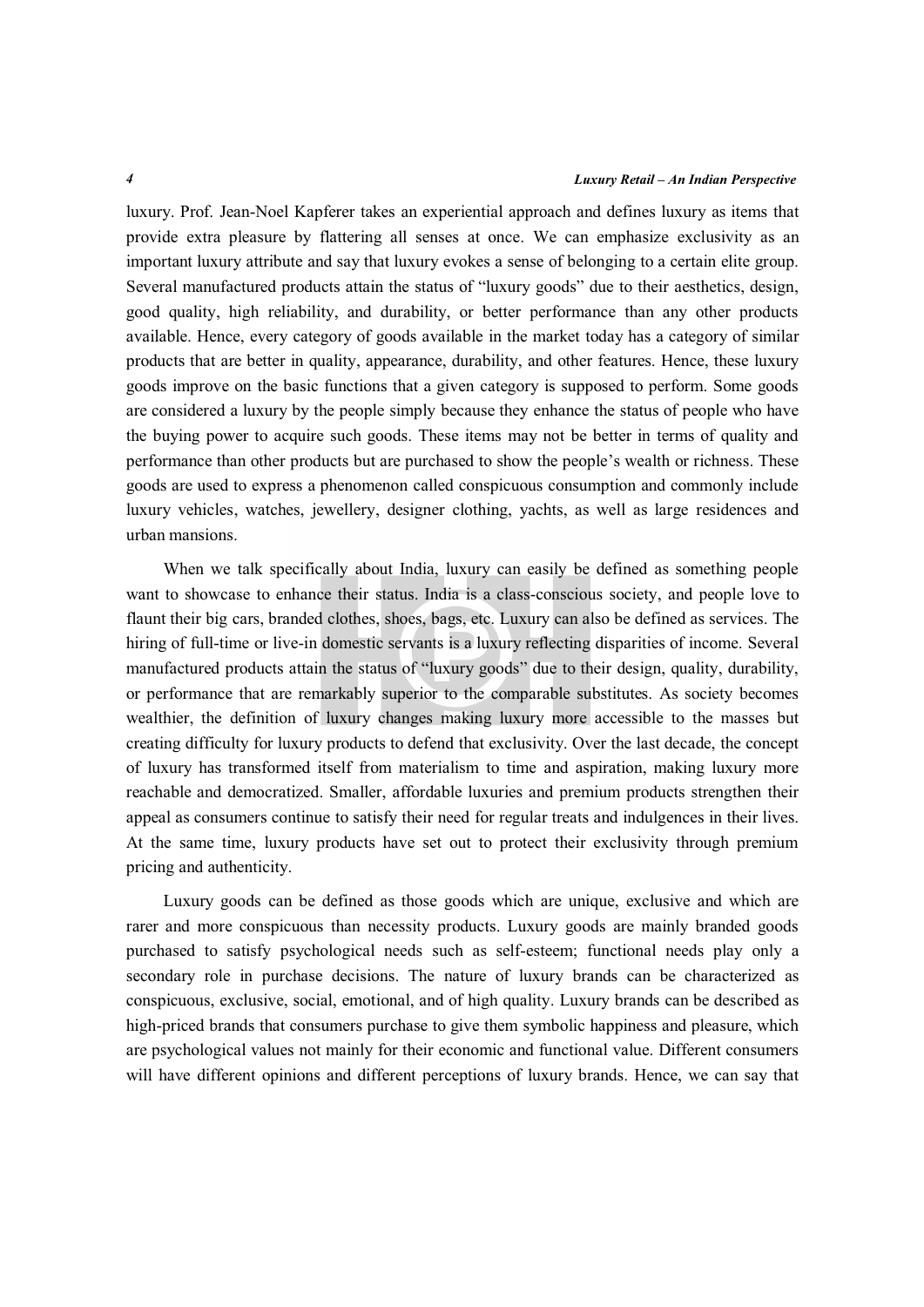#### *Introduction to Luxury Retail 5*

luxury brands' meaning varies from person to person according to various motivations, beliefs, and values. The most important factors leading to the purchase of luxury brands are the need for sociability and self-expression.

By tradition, individuals consume luxury goods because of their desire to differentiate themselves by either being part of their social circles or differentiating themselves from other groups, preferably to become part of higher strata of society. The upper classes of a society consumed luxury goods to distinguish themselves from the middle class that purchased necessity goods. The upper-class individuals never buy goods for their economic or functional value but their symbolic value. This rich segment was demarcated into "Old money" and "Nouveaux Riches". The "Affluent" buy luxury goods to show off their materialism, and their lifestyle revolves around displaying their success in buying these luxury goods. The "Excluded" segment of the population forms most of the population and does not have the resources or the opportunity to buy luxury.

In the '80s, luxury goods belonging to the upper class started to be seen, recognized, and available to the general public. So, there was a very high demand for luxury goods, and it became an area of high economic development in the '90s. The leader in luxury brands, Louis Vuitton, showed an increase in net income by 80% between 2002 and 2004 (LVMH, 2005). The traditionally affluent clientele extended to a large middle-class consumer base, also described as "excursionists". This new consumer base did not buy luxury brands for show-off but to show that they provide emotional satisfaction. They are more occasional and careful in buying these brands and evaluating the actual worth of a brand. Because of these changes in luxury goods' consumer behaviour, the division of the luxury market into two segments based on their economic resources: the "Affluent" and the "Excluded" or conspicuous consumption does not give complete information. These days, most luxury consumers are the "Excursionists", also called the "Democrats", who occasionally purchase the luxury products.

There are two other groups called the "Elitists", representing the traditional affluent segment and the small "Distance" segment not interested in luxury. This segmentation of customers in the luxury market will lead to further consideration of existing marketing strategies. The strategies have to be made, keeping in mind various segments of luxury customers.

It is seen that a consumer considers five main factors while deciding to purchase luxury brands. These five dimensions can be either non-personal like uniqueness, conspicuousness and quality or personal like hedonism and the extended self. We can understand the contrast between luxury and prestige. The term "luxury" is applied in a wider context and includes personal and non-personal motives. The term "prestige" is applied when referring to the extreme high end of the luxury product category. Prestige brands take care of luxury consumers' interpersonal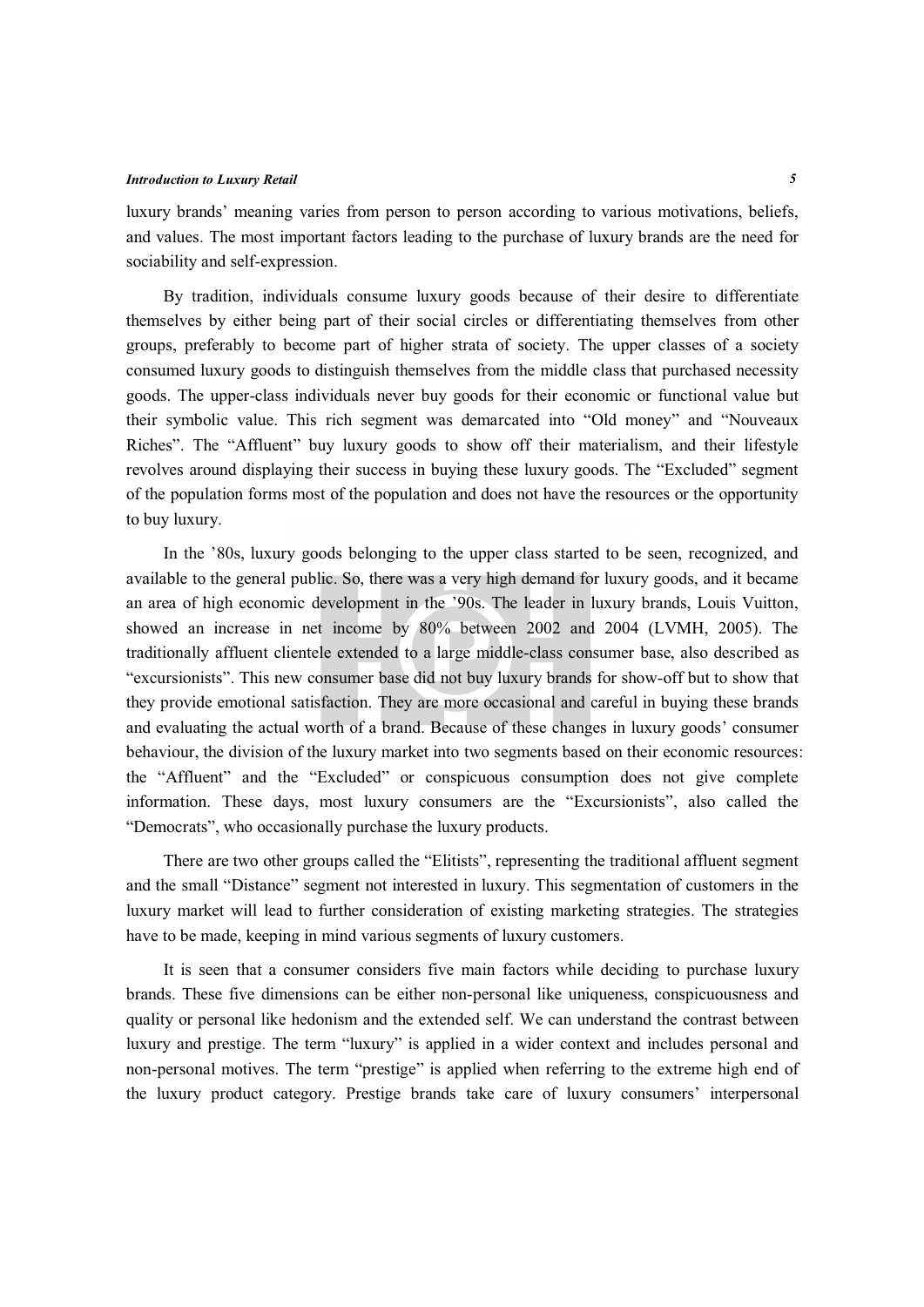motivations, as consumers buy them to satisfy their ego. It can be stated that the level of luxury varies from "low" to "high", which means that luxury brands differ with respect to their level of luxury. So, we can say that luxury consumers associate a certain degree of luxury in brands based on which we can determine the psychological or symbolic value they see in a brand.

### **Evolution of Luxury**

Many luxury brands have a long history with their origin in France, and many luxury goods manufacturers such as Louis Vuitton have been in existence for a long time. For years the luxury goods industry enjoyed its exclusive market position and a fairly stable market environment. However, supply and demand patterns for luxury brands have changed considerably due to increased global competition and counterfeited luxury goods.

The first luxury brands consisted of silverware, glassware, and china made industrially in France and England by Baccarat, Wedgewood, Lalique, and others. Through these products, the bourgeois of the nineteenth century could imitate the royalty and nobility's hand-crafted designs. According to a luxury brand's president, a luxury product is designed and produced for an exclusive market.

The luxury industry, established by the French "Haute Couture" focusing on art and aesthetics, went through many changes with changing market conditions. The earlier family-run businesses either vanished or merged into large multinational companies. Further, luxury goods manufacturers' distinct marketing strategies had to be carefully considered because of the changing supply and demand for luxury goods.

Defining the concept of luxury is difficult, as it varies from person to person and mainly depends on consumers' perception, as personal and interpersonal motivations define the meaning of luxury. To fully understand the complexity of luxury, we describe the nature of luxury and luxury goods.

The word "Luxury" in English, "Luxe" in French and "Lusso" in Italian are all derived from the Latin term "LUXUS", which according to Oxford Dictionary (1992) connotes "soft or extravagant living, overindulgence" and "sumptuousness, luxuriousness, opulence". The word luxury should have a positive value of splendour to it. However, it takes on the negative meaning of decadence when used in association with "private" and "excess" and put into a social context. Luxury is to be seen as a "manière de vivre" (a way of life). It is about feeling good, pleasure, quality and rarity, and success, but not necessarily price. Luxury can be defined as something with a very limited supply and recognized in value by other people. We can identify six facets of luxury: (1) good quality, (2) premium price, (3) scarcity and exclusivity, (4) aesthetics and beauty, (5) ancestral heritage, brand image and personal history, and (6) superfluous.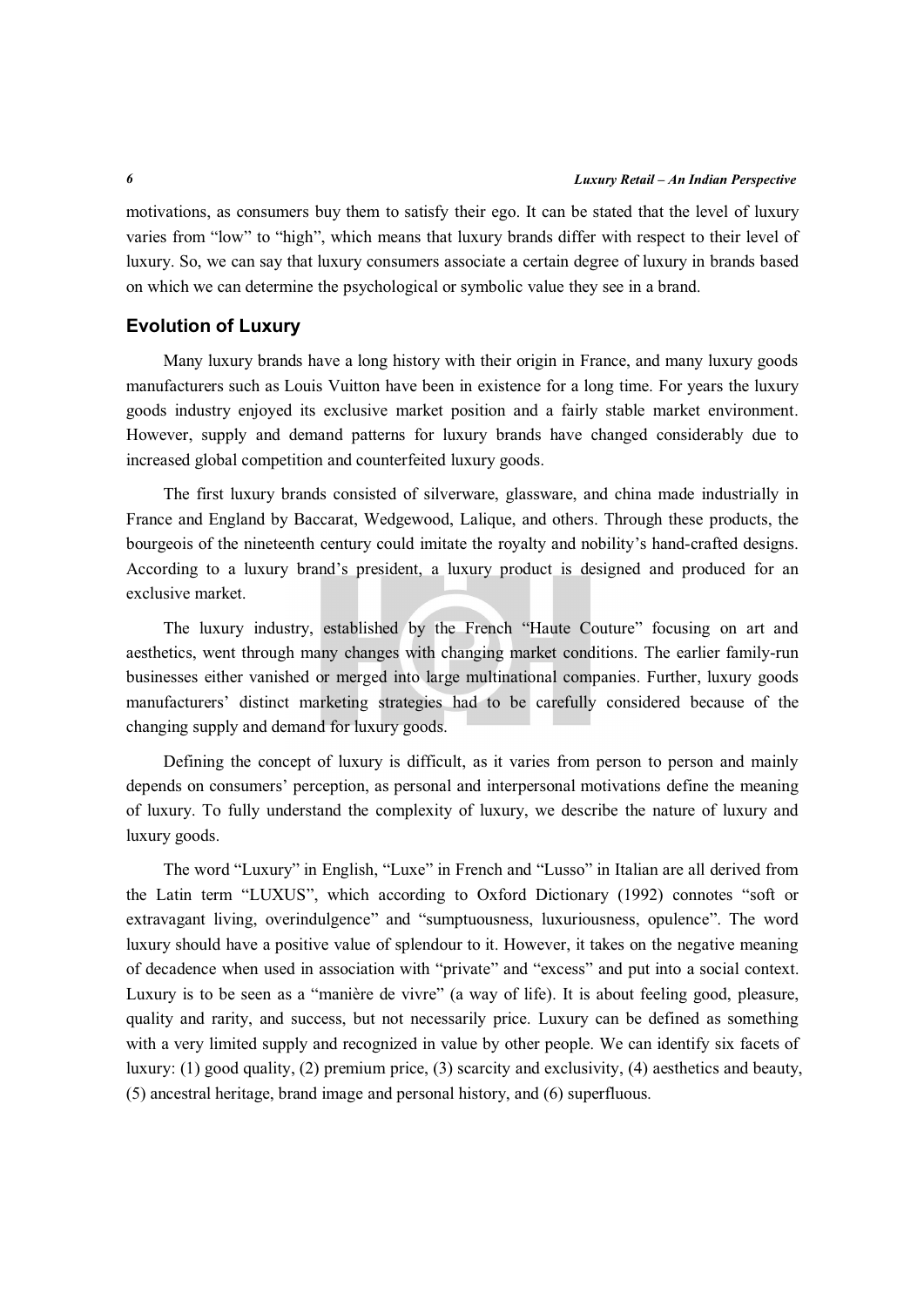#### *Introduction to Luxury Retail 7*

Luxury is, by definition, excessive. We don't need it, we purely desire it, but our desires change with our culture and values. We live in a rapidly evolving world where these desires change quickly and dramatically. Due to a growing influx of global influences, today's luxury category sees power shifting away from previous ideals and many new and different views emerging. This has given rise to different takes on luxury, all based on those different cultural values and all influencing and creating new fusions with one another. In the past, luxury was about one ideal. In the future, it will be about many ideals.

Luxury has always been identified by inspirational creativity, precision, and quality craftsmanship at the core. While these values will remain important, combining them with brand growth, sales and succeeding in both existing and growing new markets is becoming even more challenging. Today, luxury brands' real challenge is to understand the reasons behind their entry into each of these new markets and whether a creative or business vision should steer their decision-making. Essentially, while staying small and localized might be a way of retaining exclusivity, product, and quality control, how many brands today can afford to do this? For brands in the 21st century, globalization has brought the idea that a global design aesthetic is desirable. Though the desire for certain brands transcends cultural and geographical barriers, we cannot ignore the richness of cultural nuances.

Internationally, luxury presents itself in many different ways. Yet, it is consistently linked to craftsmanship and design, rarity, exclusivity, and an appreciation of beautiful things. It can be defined as the best of the best, the quintessence of human ability.

Consumers purchase luxury goods and services for many different reasons. At its simplest, there is a variation between the consumer concerned with what other people think of him/her and the consumer who focuses on how the product makes him/her feel. Luxury consumers can also be divided by whether they desire more to 'fit in' with others or to set themselves apart.

Research has shown that the luxury consumer typically falls into one of four broad types:

- 1. People who show: characterized by conspicuous consumption and a desire to show off
- 2. People who can't be shown up: for whom a purchase is linked to status anxiety and a need to 'fit in'
- 3. People who show they know: demonstrating their refined taste to others that share this knowledge
- 4. People who know: their luxury consumption is only for pure personal enjoyment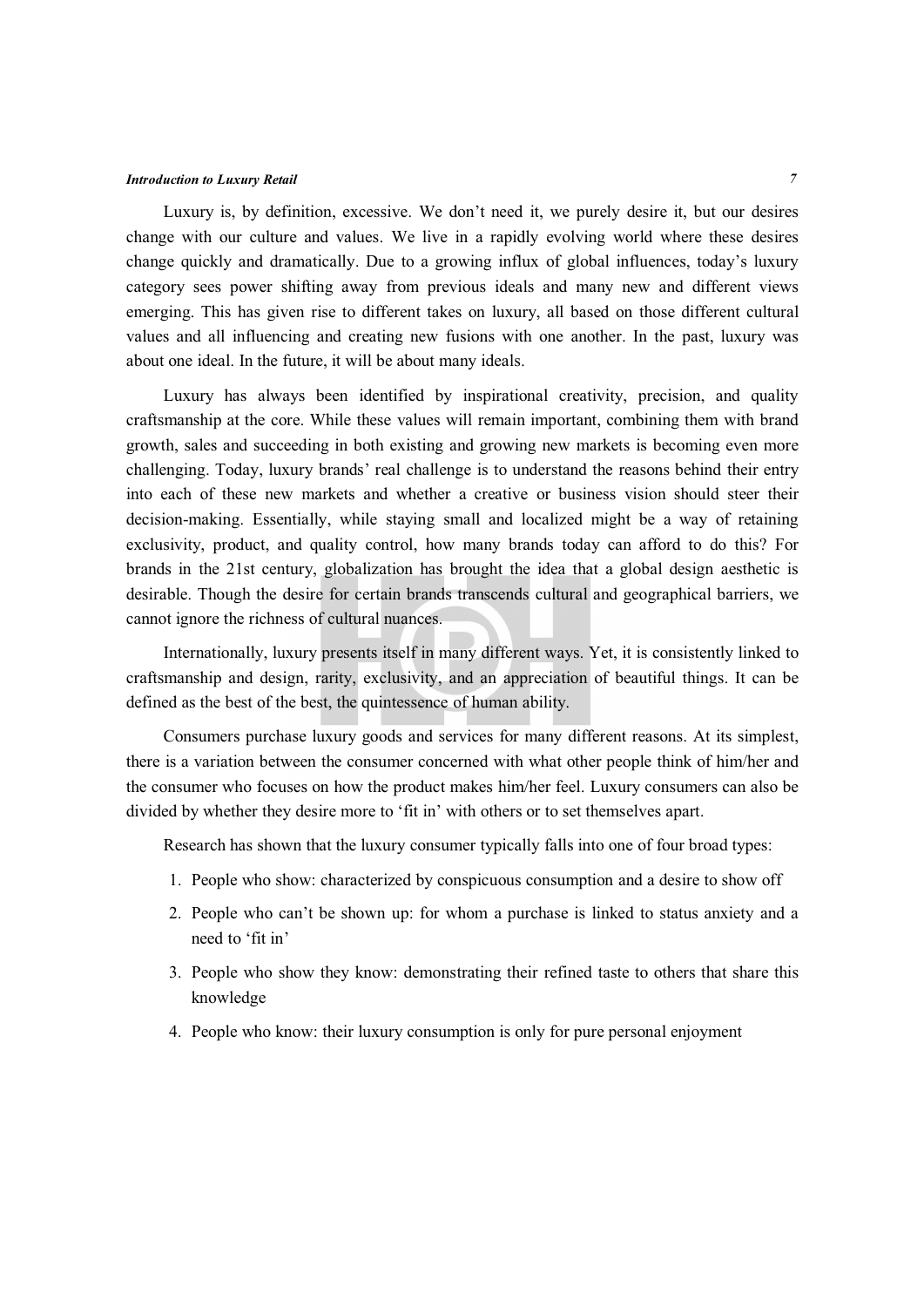Luxury items are perceptual in nature. It is a function of disposable income clubbed with psychographic and demographic influences which drive discretionary spending. Items with highincome elasticity can be tagged as a luxury in the consumption basket of an individual.

Luxury is the unusual, intellectual or emotional pleasure and comfort derived from a specific product. It is also the use and enjoyment of the best and the most expensive items that offer these substantial physical comfort and satisfaction.

Things like prestige, exclusive and premium price tags are the enduring hallmark of buying luxury items. New definitions centre on the easier attainable aspects of luxury, something that modern living mass consumption lifestyles have caused the masses to move away from luxury.

Our long human history in India has shown us that luxury has been existent in one form or the other when it comes to practices related to consumption. The luxury goods market has been evident in the market for centuries. The concept of a luxury product is "perceived to be the extreme end of the prestige brand category where brand identity, awareness, perceived quality, and loyalty are important components". Luxury goods have existed for ages, dating back to Roman times, where luxuries such as silks were consumed for status, respect, and pleasure to the reformation in Europe (during the 1600s), where luxuries were consumed secretly since their extravagant nature seriously compromised consumers' modesty and equality, important values at the time. Since the early 1990s, the luxury goods sector has been growing at an unprecedented pace. The market for luxury apparel brands has proved to be a very lucrative market for marketers, and the rate of growth has outpaced that of other consumer goods categories. The growth rate has been triggered by high-net-worth individuals with an appetite for luxury brand consumption. Accordingly, luxury brands have eventually started to become highly competitive and required to run like businesses. It is very significant to understand the attitude process and function that supports and creates a luxury brand. The processes, according to which consumers acquire and consume luxury items remain unfathomable. It seems particularly difficult to predict the situations under which dreams about luxury generate and how such dreams finally materialize into purchase actions. Luxury products are well crafted and cultivate a highly desirable image of exclusivity. Clothing represents symbolic value reflecting the status of one who is wearing it. The clothing is transformed into luxury brand apparel; consumers become motivated to impress others with high-priced, prestigious products. There has been a tendency for more consumers moving away from traditional low-cost brands to luxury brands. The studies that represent luxury apparel goods depict purchase consumption depending upon the consumer's various needs, status, expression of identity, and self-esteem. We can define a luxury brand as the highest-level prestigious brand consisting of values like perceived conspicuous value, perceived unique value, perceived social value, perceived hedonic value, and quality value.